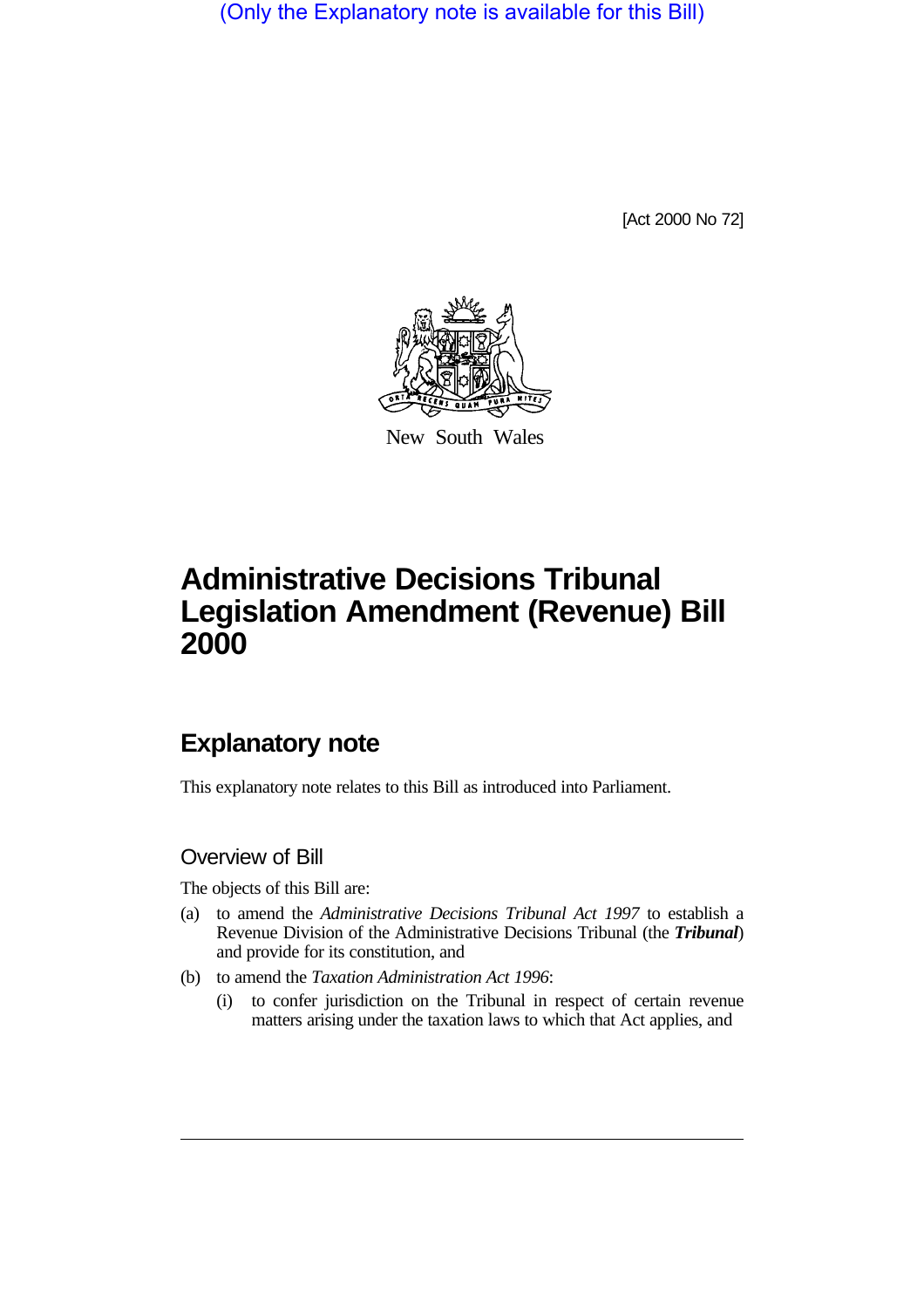Explanatory note

- (ii) to re-enact (with some modifications) provisions relating to appeals to the Supreme Court to enable taxpayers to apply to that Court for a review of certain revenue decisions of the Chief Commissioner of State Revenue (the *Chief Commissioner*) as an alternative to review by the Tribunal, and
- (iii) to re-enact (with some modifications) provisions to enable taxpayers to apply to the Land and Environment Court for a review of certain land value decisions of the Chief Commissioner made under the *Land Tax Management Act 1956*, and
- (iv) to provide for a common set of procedural provisions in respect of applications for review to the Tribunal, Supreme Court and Land and Environment Court, and
- (c) to make consequential amendments to the *Land and Environment Court Act 1979* and the *Land Tax Management Act 1956*.

#### Outline of provisions

**Clause 1** sets out the name (also called the short title) of the proposed Act.

**Clause 2** provides for the commencement of the proposed Act on a day or days to be appointed by proclamation.

**Clause 3** is a formal provision giving effect to the amendments to the *Administrative Decisions Tribunal Act 1997* set out in Schedule 1.

**Clause 4** is a formal provision giving effect to the amendments to the *Taxation Administration Act 1996* set out in Schedule 2.

**Clause 5** is a formal provision giving effect to the consequential amendments of other Acts set out in Schedule 3.

#### **Schedule 1 Amendment of Administrative Decisions Tribunal Act 1997**

**Schedule 1 [1]** amends Schedule 1 to the Act to establish a Revenue Division of the Tribunal.

**Schedule 1 [2]** amends Schedule 2 to the Act to insert a new Part to provide for the composition and functions of the proposed Revenue Division of the Tribunal.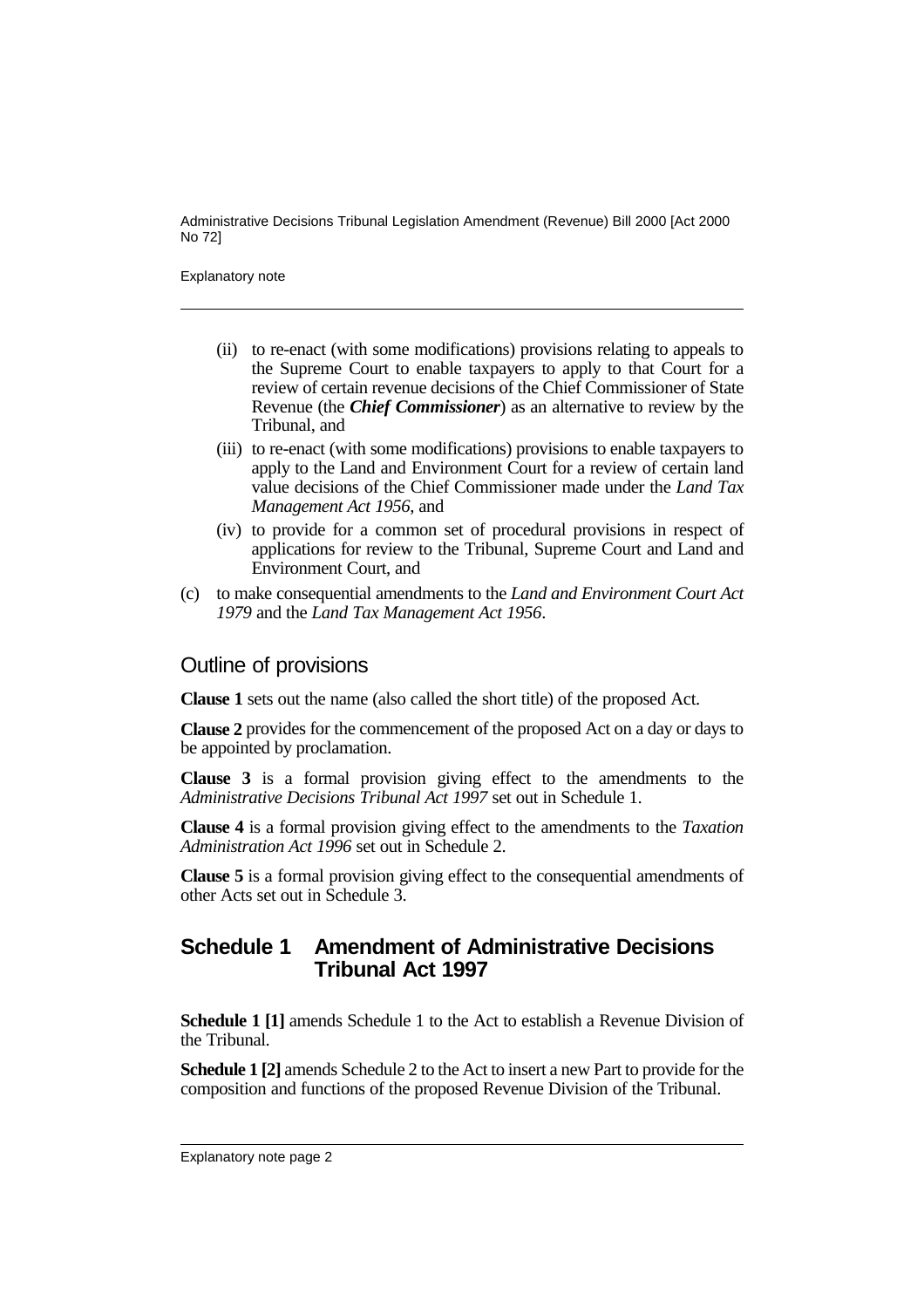Explanatory note

**Schedule 1 [3]** amends clause 1 of Schedule 5 to the Act to enable regulations of a savings or transitional nature to be made that are consequent on the enactment of the proposed Act.

**Schedule 1 [4]** amends Schedule 5 to the Act to make provision in respect of certain savings and transitional matters consequent on the enactment of the proposed Act.

#### **Schedule 2 Amendment of Taxation Administration Act 1996**

**Schedule 2 [2]**, **[4]** and **[7]** remove unnecessary references to non-reviewable decisions under the Act. A non-reviewable decision is a decision that cannot be the subject of an objection or appeal under Part 10 of the Act or the subject of a review by a court or administrative review body. At present, a compromise assessment made in agreement with a taxpayer under section 12 of the Act is the only nonreviewable decision under the Act. These decisions will continue to be nonreviewable under the new section 86 to be inserted by Schedule 2 [10].

**Schedule 2 [10]** replaces section 86 of the Act with a new section dealing with the right to make objections to the Chief Commissioner against certain decisions of the Chief Commissioner. The new section retains the general right of a taxpayer to make an objection in respect of assessments and other decisions of the Chief Commissioner under the taxation law. The new section excludes the following classes of decisions from being the subject of an objection:

- A compromise assessment made under section 12, which is presently a "nonreviewable decision" under the Act. This exclusion ensures that such decisions remain non-reviewable under the new review provisions of the Act.
- The determination of an objection under Part 10 (including such part of any reassessment that gives effect to the determination of an objection that is allowed in whole or in part). This class of excluded decision seeks to clarify the class of excluded decision presently contained in section 86 (1A), which refers to reassessments as a result of objections that are allowed in part.
- A decision to reassess the taxpayer's tax liability that does not have the effect of increasing that liability where the taxpayer seeks to lodge the objection more than 60 days after the date of service of the notice of the initial assessment. This new class of excluded decision will not affect the right of a taxpayer to object against the initial assessment if it is lodged in accordance with the Act.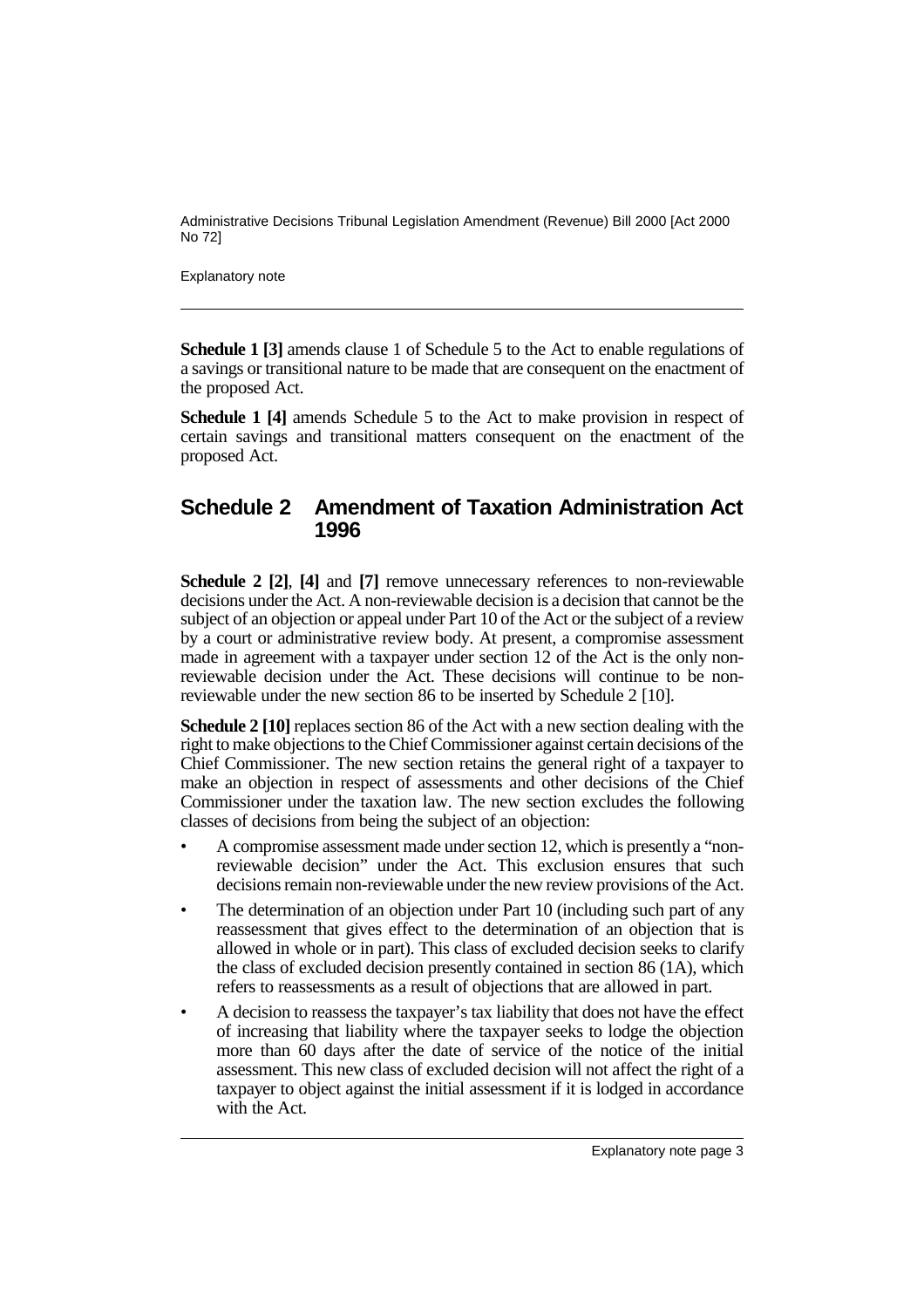Explanatory note

• A decision not to reassess the taxpayer's tax liability where the taxpayer seeks to lodge the objection more than 60 days after the date of service of the notice of the initial assessment. This new class of excluded decision will not affect the right of a taxpayer to object against the initial assessment if it is lodged in accordance with the Act.

**Schedule 2 [13]** amends section 93 (Notice of determination) of the Act to require the Chief Commissioner to give reasons for the determination of an objection against an assessment or other decision of the Chief Commissioner that the Tribunal has jurisdiction under Division 2 of Part 10 (as inserted by Schedule 2 [15]) to review. The reasons must set out the matters referred to in section 49 (3) of the *Administrative Decisions Tribunal Act 1997*. Moreover, the notice of the determination will also have to inform the objector of the objector's right to make an application for review under Division 2 of Part 10 in the case of a determination to disallow the objection in whole or in part.

**Schedule 2 [15]** replaces Division 2 of Part 10 with a new Division.

At present, Division 2 of Part 10 of the *Taxation Administration Act 1996* confers a right on taxpayers to appeal to the Supreme Court in respect of tax assessments and certain other decisions of the Chief Commissioner that have been the subject of objections made to the Chief Commissioner under Division 1 of that Part. Section 38A of the *Land Tax Management Act 1956*, additionally, provides that the provisions of Part 10 apply to certain land value decisions of the Chief Commissioner made under that Act as if references to the Supreme Court were references to the Land and Environment Court.

The new Division will enable a taxpayer to apply either to the Tribunal or Supreme Court for a review of assessments and certain other decisions of the Chief Commissioner (other than land value decisions). It also expressly provides taxpayers with a right to apply to the Land and Environment Court for a review of certain land value decisions made by the Chief Commissioner under the *Land Tax Management Act 1956*. The new Division seeks, wherever possible, to introduce a common set of procedural provisions in respect of all such applications for review.

The other items of Schedule 2 make amendments that are consequential on the amendment made by Schedule 2 [15].